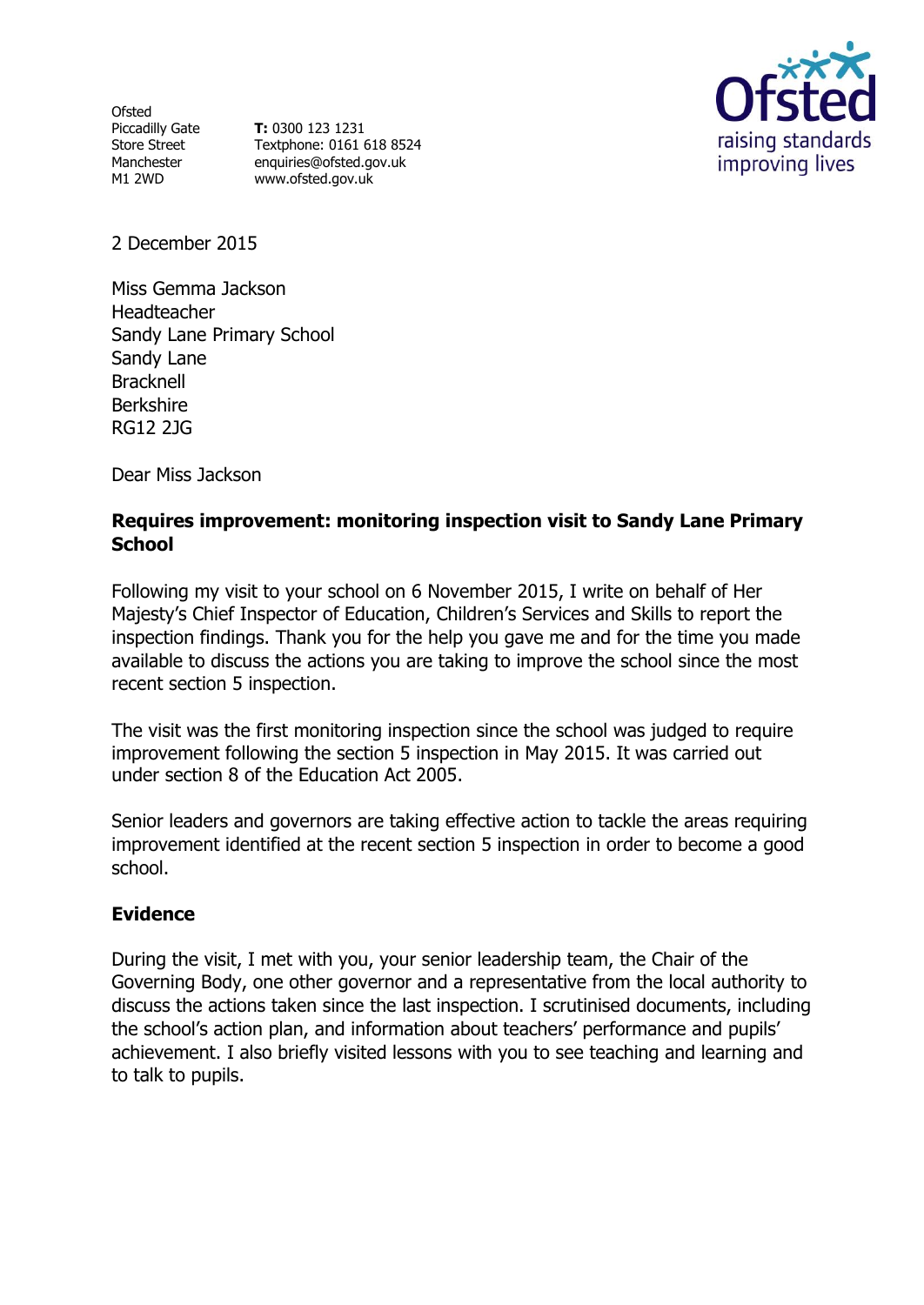

# **Context**

The interim executive headteacher left in July 2015 along with a deputy headteacher and eight teachers, five of whom had held middle leadership responsibilities. You were appointed in April 2015 and took up post this September. An assistant headteacher and eight teaching staff also joined the school at that time. The governing body was reconstituted in July 2015. Most of the members of the previous governing body left. Four remained, including one who is now the Chair of the Governing Body and one, a national leader of governance, who is now the vice-chair. Nine further governors have joined the governing body and only one vacancy remains.

## **Main findings**

You have not wasted a second of the short time in which you have been in post. You have galvanised your senior leadership team into a purposeful body focused sharply on improving teaching and raising achievement. Senior leaders share your high expectations and value the open and supportive culture you have established. They are now confident they can hold middle leaders and teachers to account for their performance, because everyone is pulling in the same direction. You are building your middle leadership team almost from scratch. You have defined suitable middle leader roles and the expectations for these. Talks are now under way with staff to determine who will take on these roles from January. This delay in establishing your middle leadership team is not ideal. As a result, work such as that to improve pupils' problem-solving skills in mathematics is at an early stage as there has been no mathematics subject leader in place to drive this work. However, it was a sensible decision to establish your senior leadership team first and to make sure you understood the strengths and weaknesses of your broader staff group before appointing middle leaders. Meanwhile, you have made sure that teaching is continuing to improve. Regular staff training sessions have helped you establish consistently high expectations and successfully introduce new approaches. Teachers who had previously needed intensive support to improve have continued to receive individual support. During our visits to lessons, we saw that teachers had high expectations. Pupils were tackling suitably demanding writing tasks with enthusiasm, showing confidence in both creative and technical writing. The newly introduced 'steps to success' sheets, which pupils and teachers use to review weekly progress, are proving helpful. Pupils have quickly learned how to identify what they are doing well and where they need to improve. In Nursery and Reception, children were engaging well. Activities including letter formation were clearly fitted to children's varying starting points. You have made sure that you have a good understanding of each teacher's strengths and areas for development through lessons observations and learning walks, and by collecting information about each pupil's current attainment. You are now well placed to plan training specific to the needs and aspirations of individual teachers and further improve teaching.